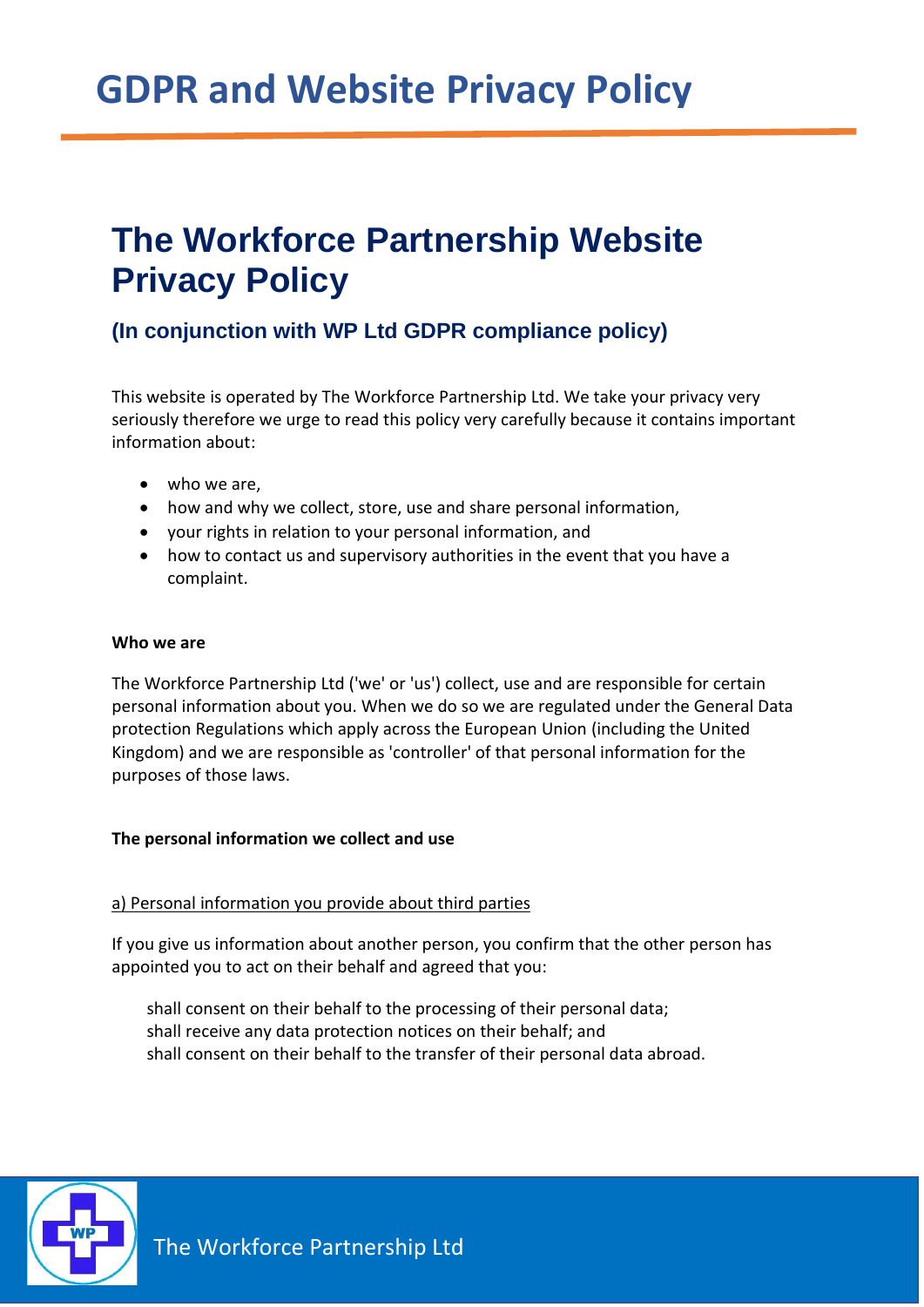#### **How we use your personal information**

We collect information about our users for the following purposes:We will use your professional contact information (including your name) for the sole purpose of communicating with you or your organisation to discuss the provision on overseas qualified nurses.

#### **Who your information may be shared with**

We may share your information with:

Law enforcement agencies in connection with any investigation to help prevent unlawful activity

We will not share your personal information with any other third parties.

#### **Whether personal information has to be provided by you, and if so why**

No personal information has to be provided by you to us at any time.

#### **How long your personal information will be kept**

We will hold your personal information for the following periods:

Name and addresses will be kept for 6 years in the event of successful delivery of services by WP Ltd in order to comply with UK Tax Law. In all other situations (such as inquiries that do not result in delivery of service by WP Ltd) all information will be kept for a maximum of 1 year.

These periods are no longer than necessary in each case.

#### **Reasons we can collect and use your personal information**

We rely on the following as the lawful basis on which we collect and use your personal information:

legal obligation

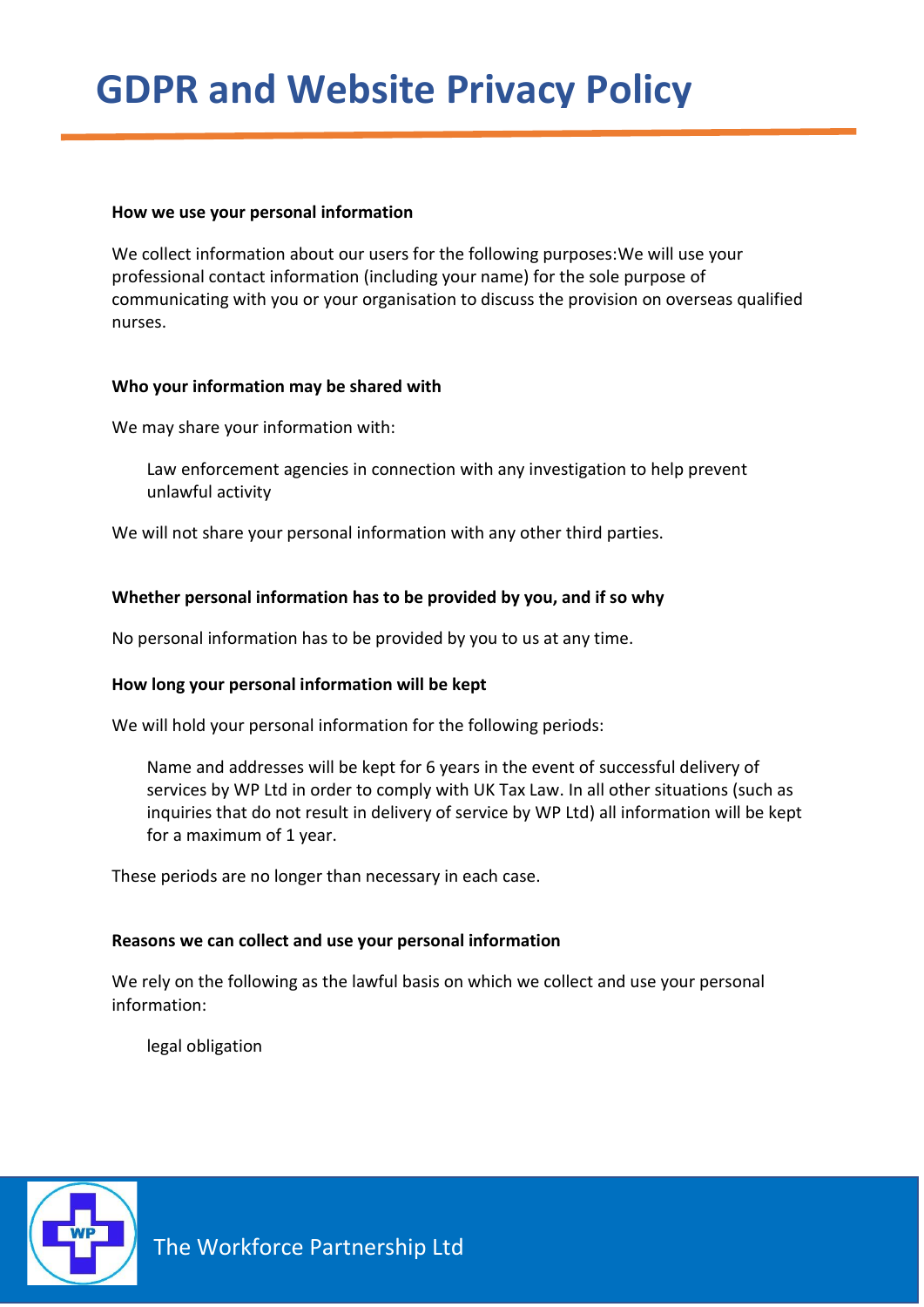#### **Consequence of our use of your personal information**

The consequence to you of our use of your personal information is:

The information we collect is voluntarily given by you; the client or potential client. Other than being in possession of your publicly available work-title and contact details there are no personal implications of WP Ltd holding your data.

#### **Keeping your information secure**

We have appropriate security measures in place to prevent personal information from being accidentally lost, or used or accessed in an unauthorised way. We limit access to your personal information to those who have a genuine business need to know it. Those processing your information will do so only in an authorised manner and are subject to a duty of confidentiality.

We will also use technological and organisation measures to keep your information secure. These measures may include the following examples:

All access to contact detail entered on the website in controlled by unique access usernames and passwords.

We also have procedures in place to deal with any suspected data security breach. We will notify you and any applicable regulator of a suspected data security breach where we are legally required to do so.

Indeed, while we will use all reasonable efforts to secure your personal data, in using the site you acknowledge that the use of the internet is not entirely secure and for this reason we cannot guarantee the security or integrity of any personal data that are transferred from you or to you via the internet. If you have any particular concerns about your information, please contact us using the details below.

#### **Transfers of your information out of the EEA**

We will not transfer your personal information outside of the EEA at any time.

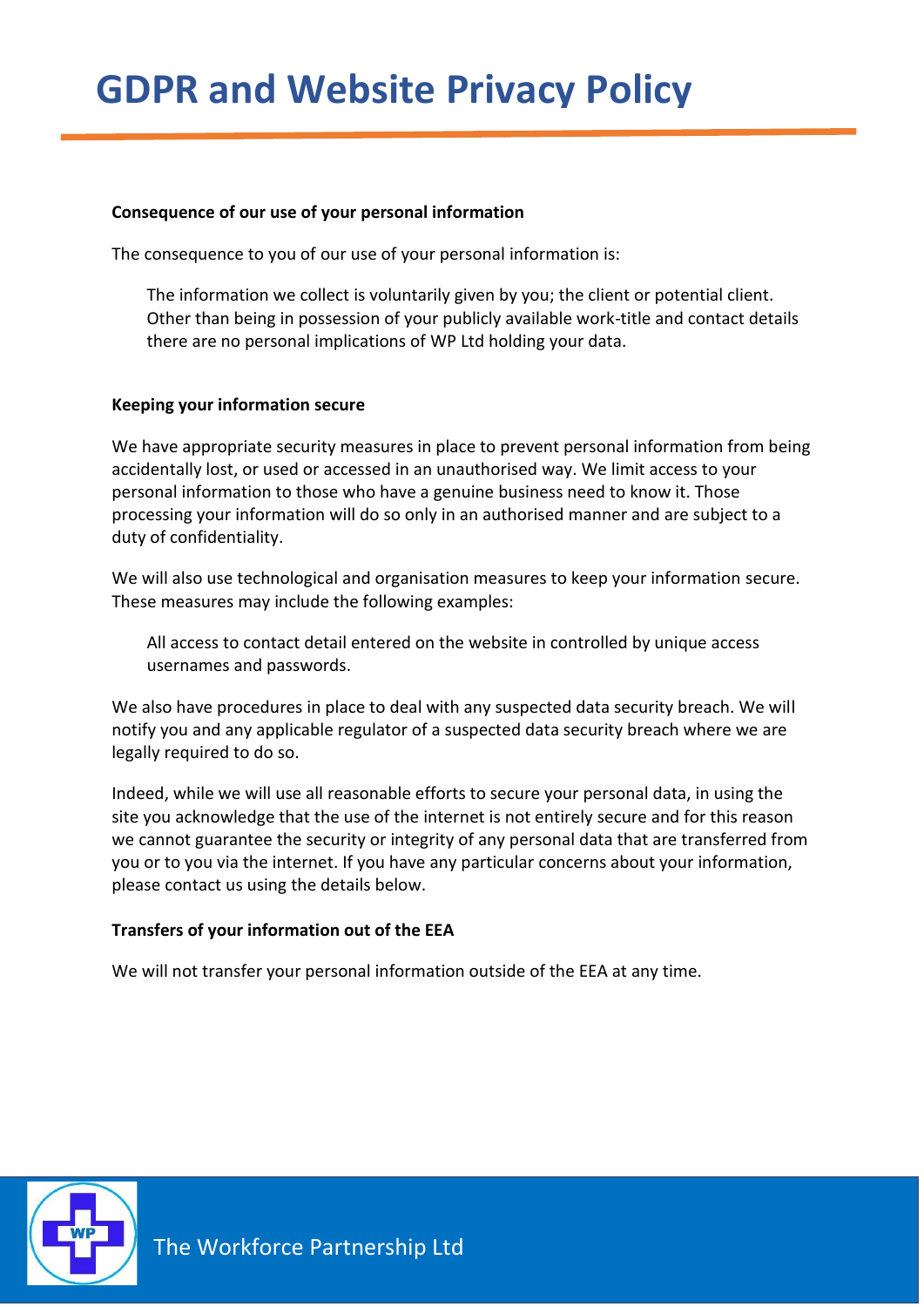#### **What rights do you have?**

Under the General Data Protection Regulation you have a number of important rights free of charge. In summary, those include rights to:

- fair processing of information and transparency over how we use your use personal information
- access to your personal information and to certain other supplementary information that this Privacy Notice is already designed to address
- require us to correct any mistakes in your information which we hold
- require the erasure of personal information concerning you in certain situations
- receive the personal information concerning you which you have provided to us, in a structured, commonly used and machine-readable format and have the right to transmit those data to a third party in certain situations
- object at any time to processing of personal information concerning you for direct marketing
- object to decisions being taken by automated means which produce legal effects concerning you or similarly significantly affect you
- object in certain other situations to our continued processing of your personal information
- otherwise restrict our processing of your personal information in certain circumstances
- claim compensation for damages caused by our breach of any data protection laws

For further information on each of those rights, including the circumstances in which they apply, see the Guidance from the UK Information Commissioner's Office (ICO) on individual's rights under the General Data Protection Regulations (http://ico.org.uk/fororganisations/guide-to-the-general-data-protection-regulation-gdpr/individual-rights/)

If you would like to exercise any of these rights please:

- email, call or write to us
- let us have enough information to identify you
- let us have proof of your identity (a copy of your driving license, passport or a recent credit card/utility bill)
- let us know the information to which your request relates

From time to time we may also have other methods to unsubscribe (opt-out) from any direct marketing including for example, unsubscribe buttons or web links. If such are offered, please note that there may be some period after selecting to unsubscribe in which marketing may still be received while your request is being processed.

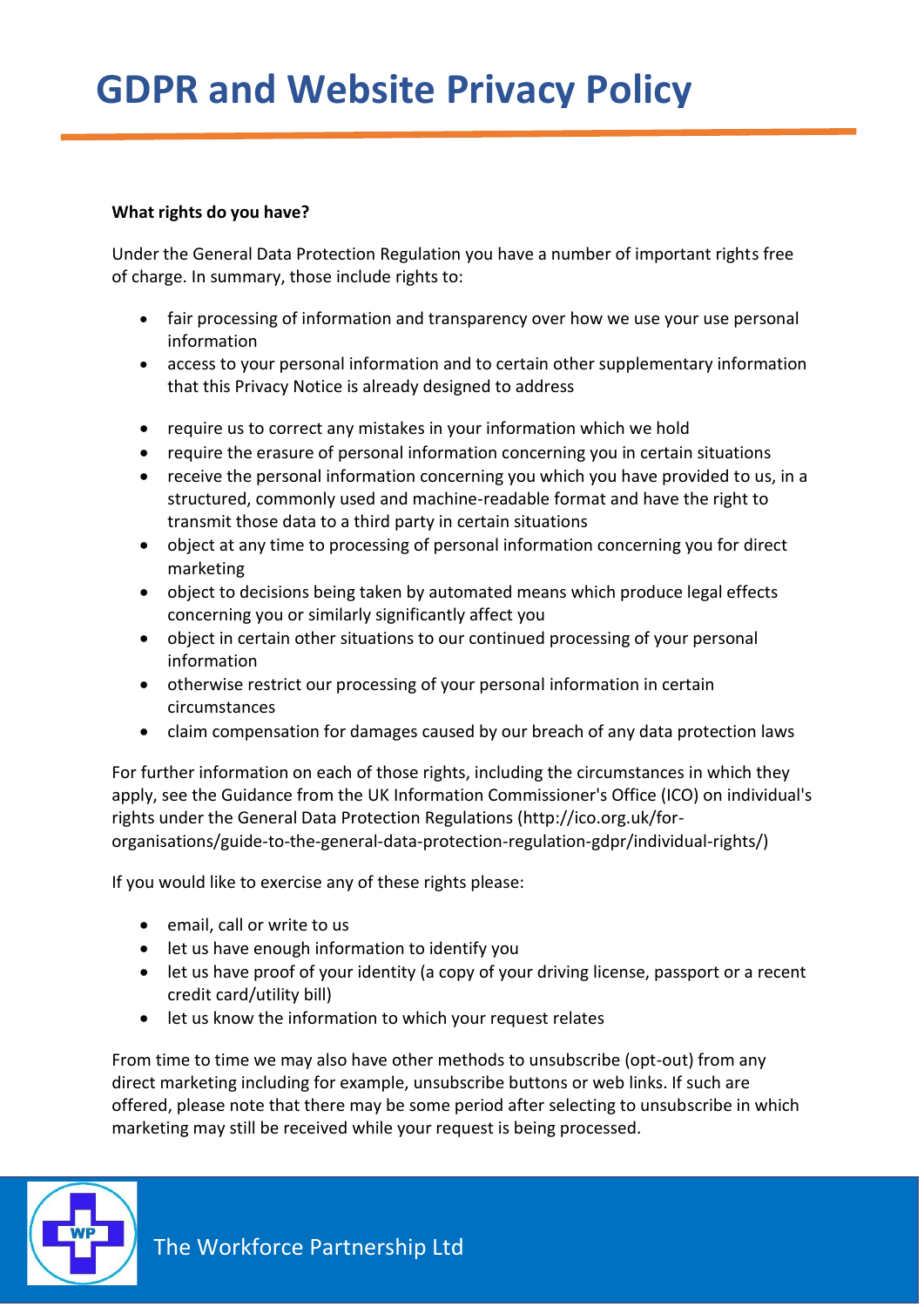#### **How to complain**

We hope that we can resolve any query or concern you raise about our use of your information.

The General Data Protection Regulation also gives you right to lodge a complaint with a supervisory authority, in particular in the European Union (or European Economic Area) state where you work, normally live or where any alleged infringement of data protection laws occurred. The supervisory authority in the UK is the Information Commissioner who may be contacted at https://ico.org.uk/concerns/ or telephone: 0303 123 1113.

#### **Changes to the privacy policy**

This privacy policy was published on 04/07/2020 and last updated on 04/07/2020.

We may change this privacy policy from time to time. You should check this policy occasionally to ensure you are aware of the most recent version that will apply each time you access this website. We will also attempt to notify users of any changes by:

By email at info@workforcepartnership.co.uk

#### **Contacting us**

If you have any questions about this policy or the information we hold about you, please contact us by:

e-mail: info@workforcepartnership.co.uk

or

telephone: 03332244105

Calls will be answered at the following times:

Mon-Fri 0830-1800 Sat-Sun 1000-1600

We may record calls for quality and training purposes.



The Workforce Partnership Ltd